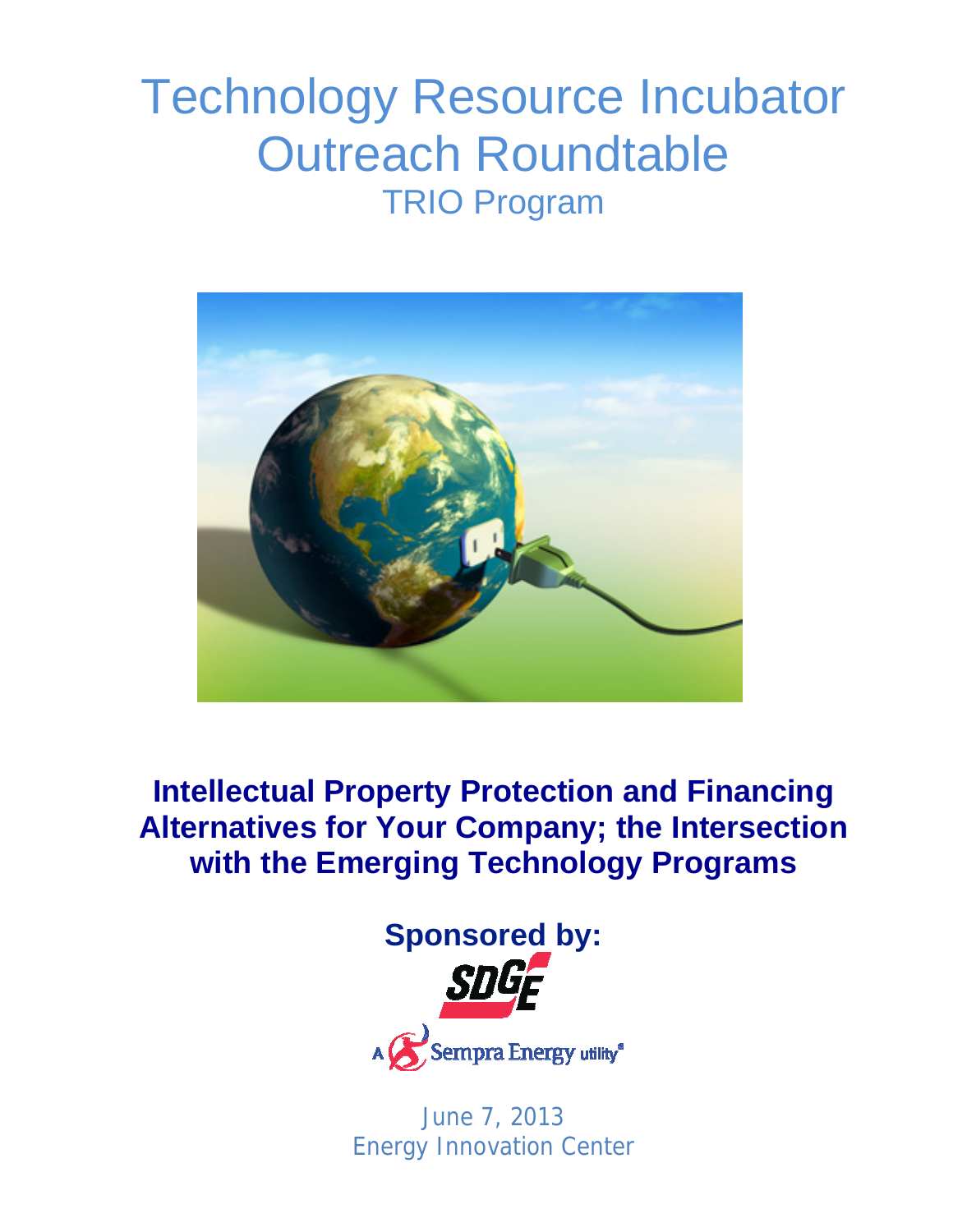### **Welcome**

We would like to welcome you to the Technology Resource Incubator Outreach (TRIO) Symposium.

The Symposium is organized by the California Investor Owned Utilities (IOUs): San Diego Gas and Electric (SDG&E), Southern California Gas Company (SCG), Southern California Edison (SCE) and Pacific Gas & Electric (PG&E).

TRIO is a statewide program designed to nurture new technologies from universities, entrepreneurs, and investor firms through symposiums, round table discussions, and support services. The program participants will receive information on how utilities can help guide the commercialization of cost effective energy-efficient and demand response technologies and/or programs. By doing so, the program will speed up the availability of new technologies and products.

This symposium is designed to help participants gain the necessary perspective and tools to work with utilities such as SDG&E, SCG, SCE and PG&E. We encourage you to ask questions and take advantage of the multiple networking opportunities. It is our hopes that these events foster the collaboration process necessary to provide a lasting transformation in the market for energy efficiency (EE) and integrated demand side management (IDSM) adoption.

Symposiums are held three times a year in different Utilities' territories. Thank you for taking the time to join us,

**Abdullah Y Ahmed**  Southern California Gas Company

**Kate Zeng**  San Diego Gas & Electric Company

**Robyn Zander**  Southern California Edison Company

**Aaron Panzer**  Pacific Gas & Electric Company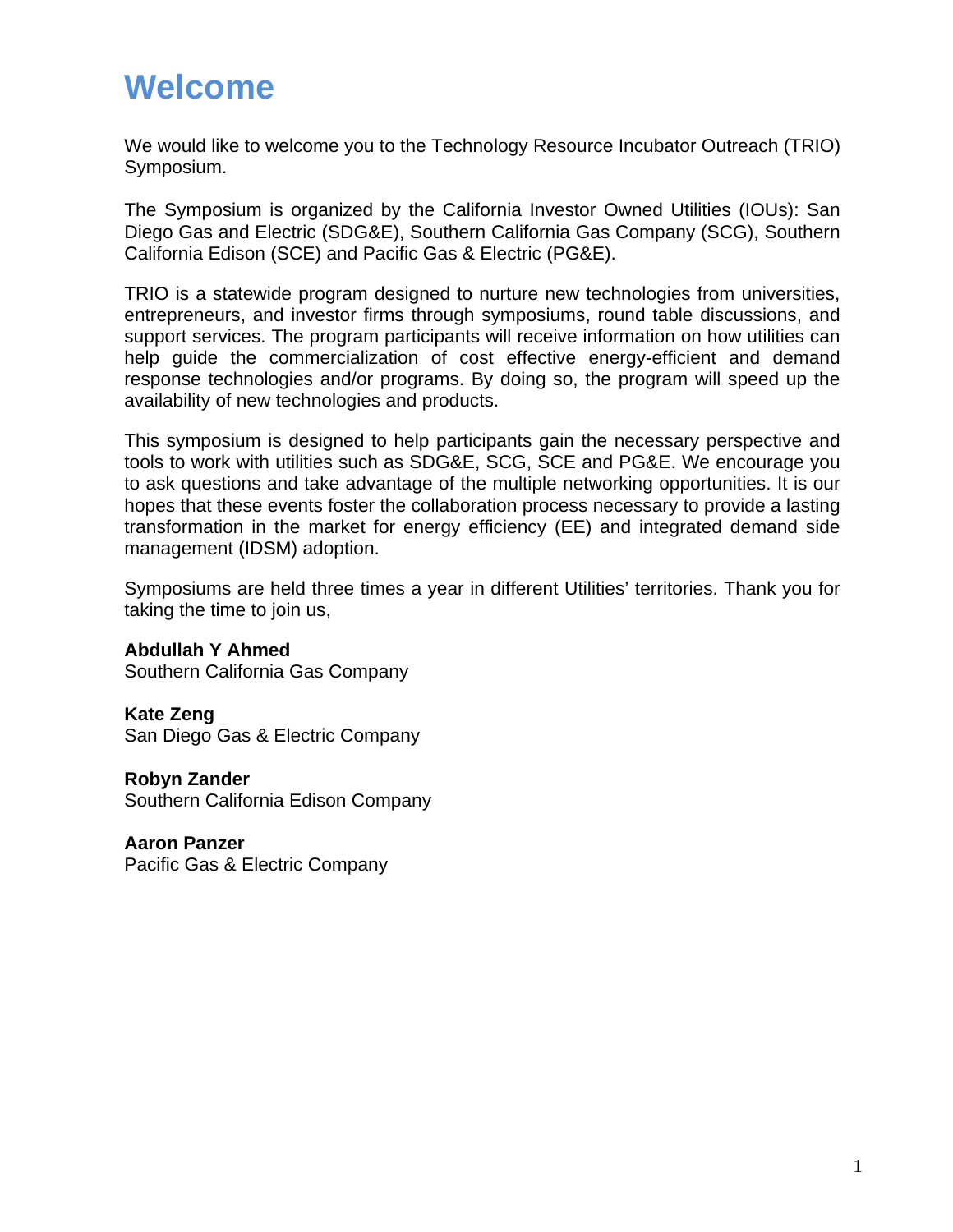# **Organizers**

### **San Diego Gas and Electric Company (SDG&E) Southern California Gas Company (SCG)**



SDG&E and SCG are the CPUC regulated utility subsidiaries of Sempra Energy, a fortune 500 energy services holding company, based in San Diego, CA, with 13,600 employees worldwide, and 2008 revenues of nearly \$11 billion. The Sempra Energy companies develop energy infrastructure, operate utilities, and provide related products and services to more than 29 million consumers worldwide.

SDG&E® lit its first lamp on San Diego streets in 1881. Today the full-service utility provides electricity and natural gas to 3.4 million consumers across 4,000 square miles from Orange County to the Mexican border.

SCG® lit its first street lamp in Los Angeles in 1867 – years before Thomas Edison made his biggest discovery. Since then, the company has grown into the nation's largest natural gas distribution utility. SCG serves more than 20 million consumers across 20,000 square miles throughout Central and Southern California.



**Southern California Edison Company (SCE)** 

An EDISON INTERNATIONAL<sup>®</sup> Company

Today's Southern California Edison is the product of more than a century of providing reliable electric service to central, coastal and southern California.

We help our customers stretch their energy dollars through rebates, which they can receive through SCE's award-winning energy efficiency programs. Customers can receive incentives for helping to control power demand through "demand-response" programs, which help to keep wholesale supplies and prices under control. As part of our commitment to environmental protection, the electric power we provide for our customers includes more alternate and renewable energy (16.7 percent), from a greater variety of resources, than nearly any other utility in the world. We have been active in efforts to improve Southern California air quality since the 1940s. SCE is also an active donor to community and educational causes. SCE employee volunteers annually donate more than 700,000 hours of work to community and nonprofit organizations.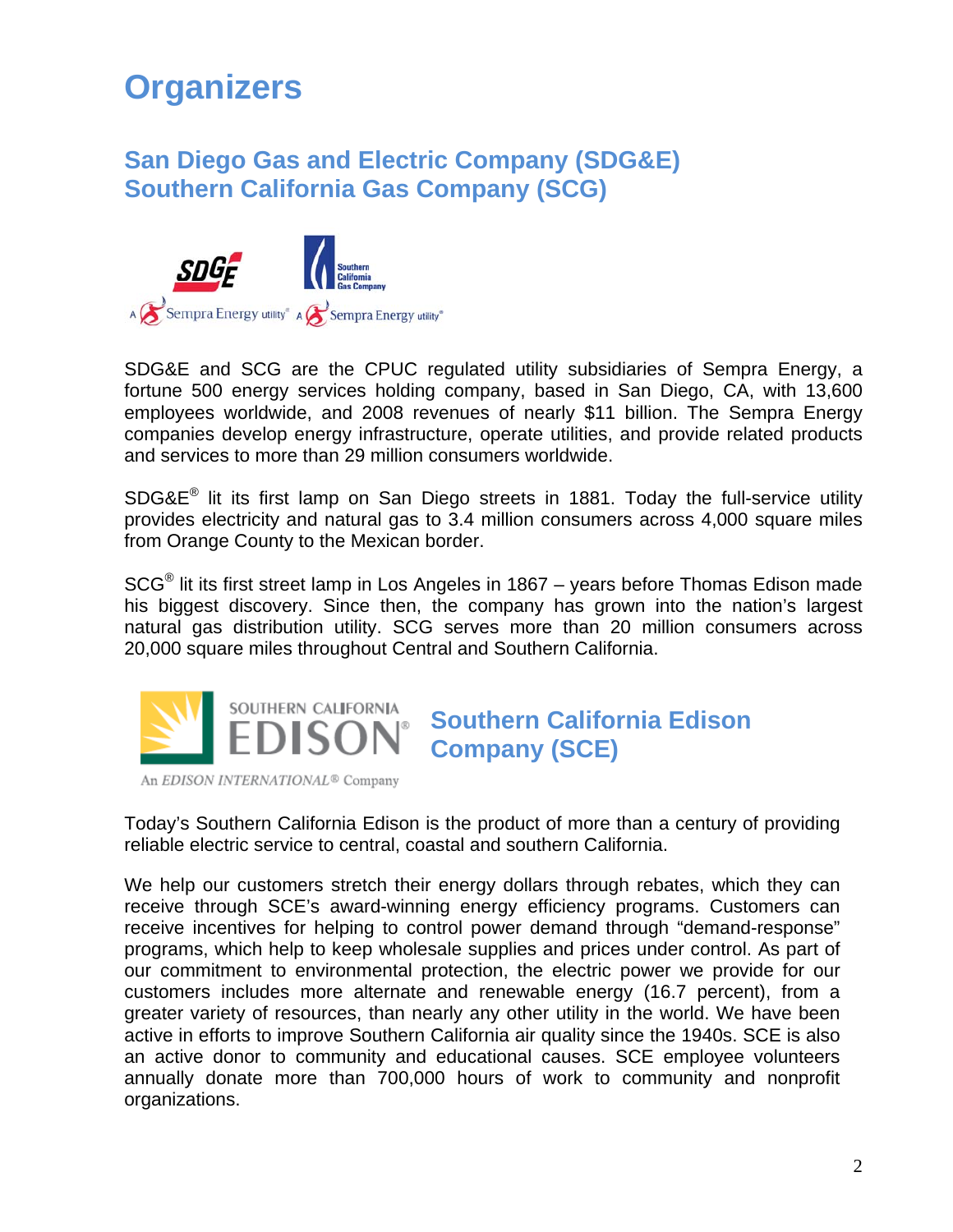SCE's ethnically and culturally diverse customer base contains one of the largest concentrations of non-English speaking residents in California. Our company celebrates and accommodates the diversity of the community it serves through inlanguages services and special programs. An emphasis on diversity strategies, operational goals and accountability helped SCE maintain its rank in the top tier of Fortune magazine's annual list of the top 50 companies in America for ethnic minorities, placing high on the list at number eight. This is SCE's seventh consecutive year receiving this recognition, which highlights the company's commitment to develop a work force of first-rate professionals that embraces diversity and reflects the customers it serves. On an average day SCE provides power to:

- More than 13 million people
- 180 cities in 50,000 square miles of service area, encompassing 11 counties in central, coastal and Southern California
- Commercial industrial and nonprofit customers, including: 5,000 large businesses, 280,000 small businesses

To deliver that power, it takes:

- 16 utility interconnections
- 4,990 transmission and distribution circuits
- 425 transmission and distribution crews
- The days and nights of more than 15,500 employees
- More than a century of experience



**Pacific Gas and Pacific Gas and Electric**  *Electric Company* Company (PG&E)

Pacific Gas and Electric Company, incorporated in California in 1905, is one of the largest combination natural gas and electric utilities in the United States. Based in San Francisco, the company is a subsidiary of PG&E Corporation. There are approximately 20,000 employees who carry out Pacific Gas and Electric Company's primary business the transmission and delivery of energy. The company provides natural gas and electric service to approximately 15 million people throughout a 70,000-square-mile service area in northern and central California. Pacific Gas and Electric Company has long been recognized as an environmental leader by providing safe, economical and reliable products and services in a responsible and environmentally sensitive manner. Doing more so that our impact on the environment is less drives us to adopt new technologies, improve our environmental management practices, build strong ties with local communities, reach out to stakeholders to address challenges and contribute to the development of public policies that raise the bar for our industry.

Pacific Gas and Electric Company and other utilities in the state are regulated by the California Public Utilities Commission. The CPUC was created by the state Legislature in 1911.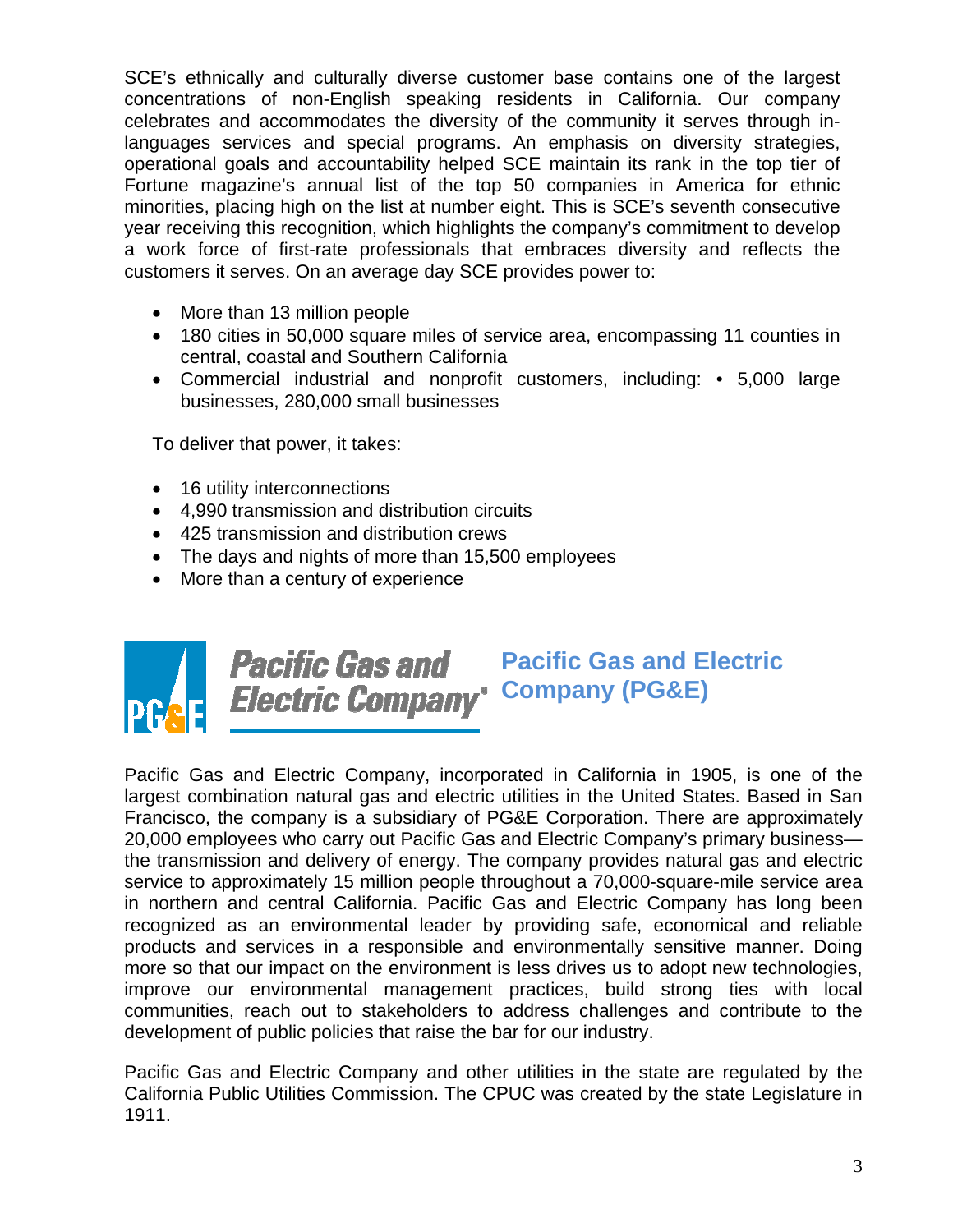PG&E Facts:

- Service area stretches from Eureka in the north to Bakersfield in the south, and from the Pacific Ocean in the west to the Sierra Nevada in the east.
- 141,215 circuit miles of electric distribution lines and 18,616 circuit miles of interconnected transmission lines.
- 42,141 miles of natural gas distribution pipelines and 6,438 miles of transportation pipelines.
- 5.1 million electric customer accounts.
- 4.3 million natural gas customer accounts.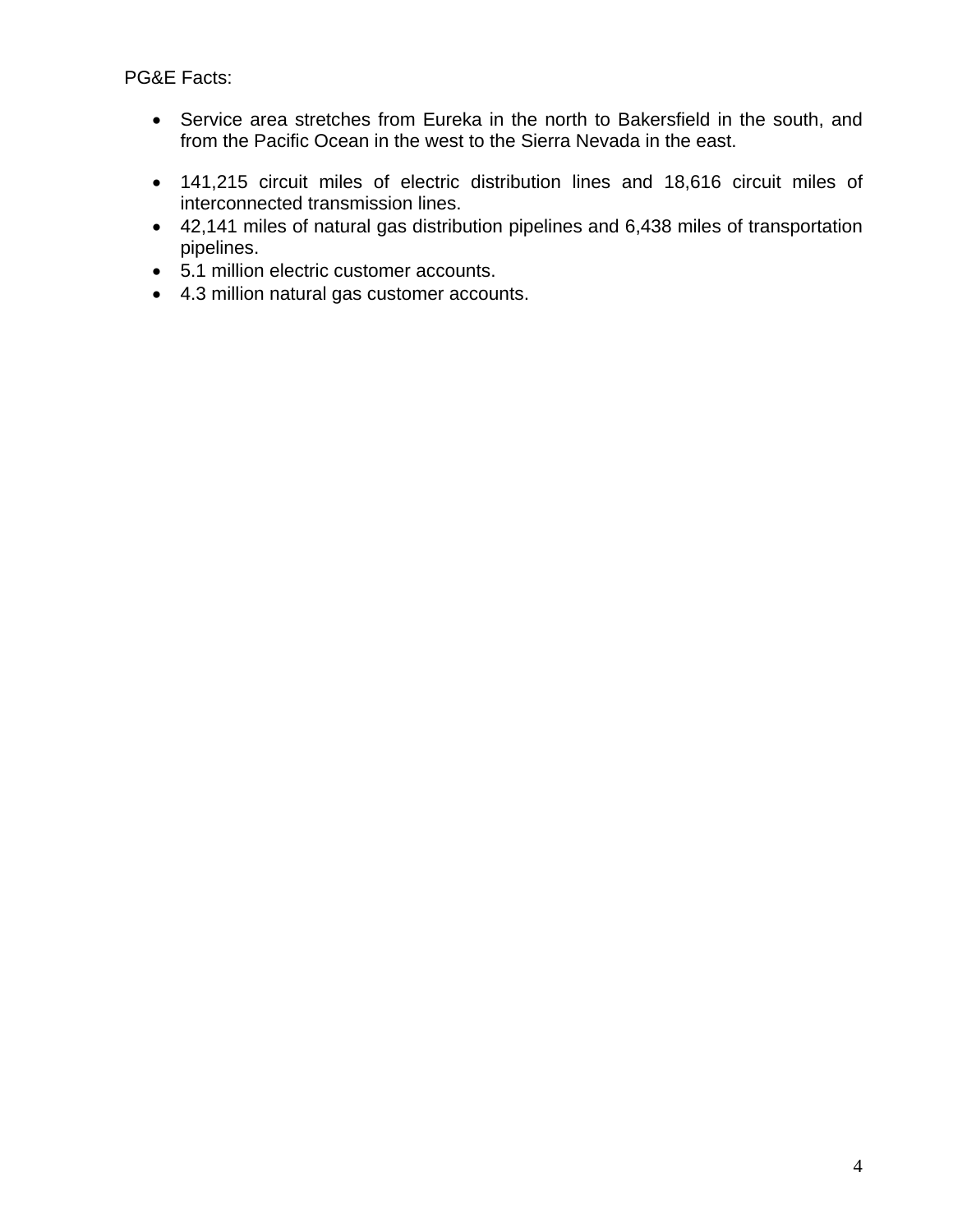### Roundtable Agenda

### June 7, 2013

| 8:30 AM            | <b>Registration and Continental Breakfast</b>                                                                                                                                                                                                                          |                                                                                                                                                                                                                  |
|--------------------|------------------------------------------------------------------------------------------------------------------------------------------------------------------------------------------------------------------------------------------------------------------------|------------------------------------------------------------------------------------------------------------------------------------------------------------------------------------------------------------------|
| 9:00 AM            | Welcome<br>Introductions<br>$\bullet$<br>Overview of agenda                                                                                                                                                                                                            | Speaker:<br>Jeffrey Reed, PhD, Director of Business<br>Strategy & Development, Sempra<br><b>Energy utilities</b>                                                                                                 |
| 9:10 AM<br>9:45 AM | <b>Emerging Technology Program</b><br>Energy efficiency in California<br>$\bullet$<br><b>Emerging Technologies Program</b><br>and adoption process<br><b>Structuring Your Company</b><br>Options and considerations in<br>$\bullet$<br>selecting a corporate structure | <b>Speaker:</b><br>Nate Taylor, Project Manager, Emerging<br>Technologies, SDG&E<br>Speaker:<br>Amit Singh, Benchmark Law                                                                                        |
| 10:15 AM           | <b>Networking Break</b>                                                                                                                                                                                                                                                |                                                                                                                                                                                                                  |
| 10:40 AM           | <b>Financing Your Company or New</b><br><b>Technology</b><br>What are the various sources of<br>funding?<br>What is each funding source<br>$\bullet$<br>looking for?<br>What is right for your company?<br>$\bullet$                                                   | <b>Speakers:</b><br>Moderator: Mike Elconin, TCA, Past<br>President<br>Kate Zeng, ETP Manager, SDG&E<br>Greg Horowitt, Managing Director, T2<br><b>Venture Capital</b><br>Josh Lampl, Angel Investor and Advisor |
| 12:00 PM           | <b>Networking Lunch</b>                                                                                                                                                                                                                                                |                                                                                                                                                                                                                  |
| 1:00 PM            | <b>Intellectual Property and Emerging</b><br><b>Technology</b><br>Alternatives for protecting<br>intellectual property<br>IP protection strategies<br>Is your idea patentable?<br>٠<br>Cost of filing for different<br>protection<br>Licensing: In and Out             | <b>Speakers:</b><br>Moderator: Susan Preston, CalCEF<br>Clean Energy Angel Fund<br>Heather Mueller, The Mueller Law<br>Office<br>John Phillips, Fish & Richardson<br>David Heisey, Sheppard Mullin               |
| 2:20 PM            | Wrap Up: Nate Taylor, Project Manager, Emerging Technologies, SDG&E                                                                                                                                                                                                    |                                                                                                                                                                                                                  |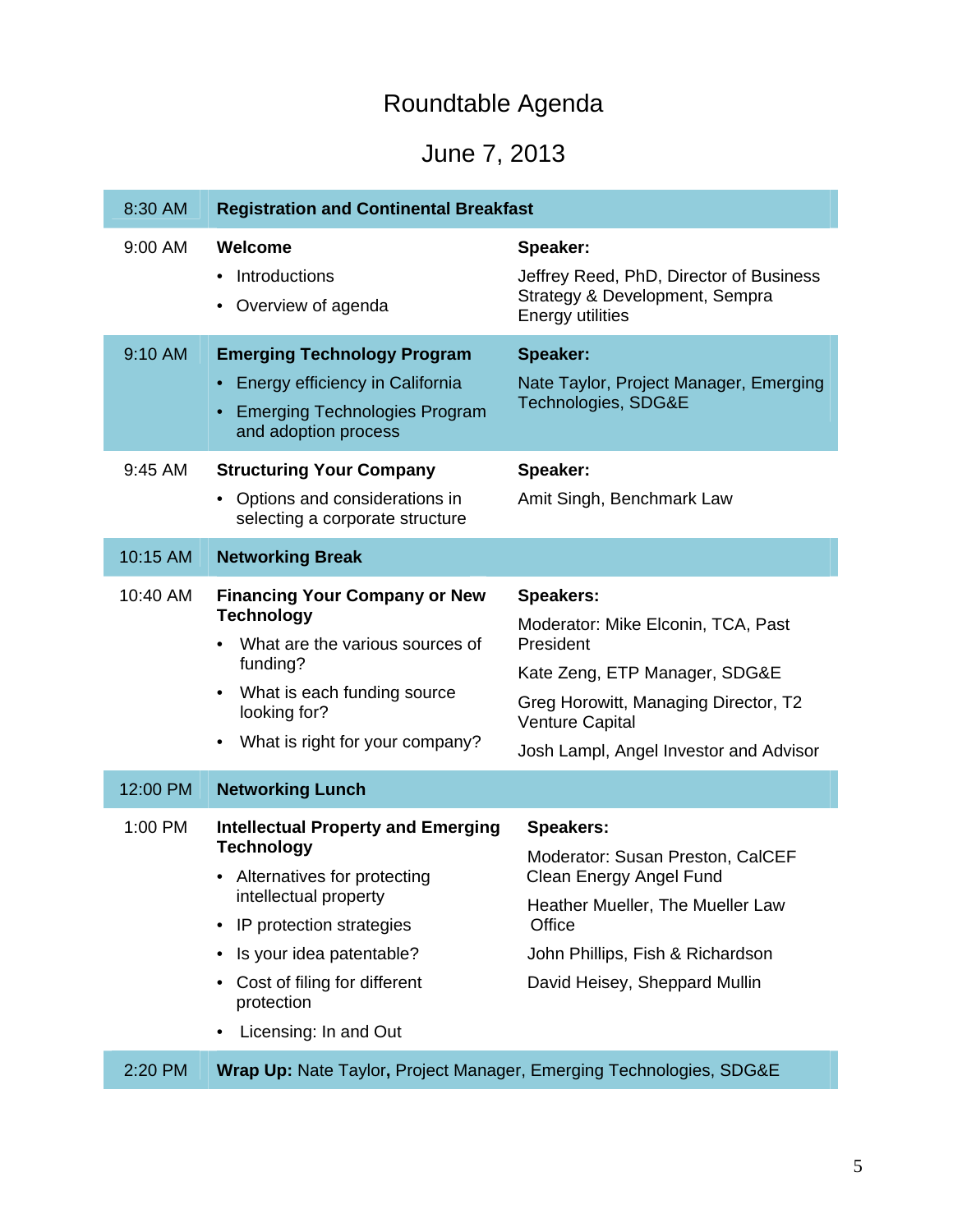### **Speakers**

#### **Mike Elconin: TCA**

Mike Elconin is a past president of San Diego Tech Coast Angels and has invested in 25+ start-ups since 1999. He serves on multiple company and organizational Boards. Mike used to be a software developer and founded Software Banc, Inc. in the Midwest which designed medical/professional management systems and was acquired by a public competitor in 1997. Mike is currently CEO of Cognionics, Inc, a medical device company spun out of UCSD. He also serves as Technical Client Manager at the Center for the Commercialization of Advanced Technologies, and as a Technology and Business Advisor in UCSD's von Liebig Center. Before going private, Mike served three terms in the Wisconsin Legislature, two years as Chief of Staff of the Governor of Wisconsin, and subsequently in a number of state and local positions including the Milwaukee School Board.

#### **David Heisey: Sheppard Mullin**

Mr. Heisey's practice is devoted to the representation of high technology and life sciences clients with extensive experience in patent portfolio development and patent infringement litigation. David also has significant experience in opinion and counseling, due diligence, licensing, and trademark matters. Mr. Heisey is a registered patent attorney with experience in prosecution of patents in a variety of technologies, including clean energy, computer hardware, software and accessories, medical instruments, semiconductors, combustion engines, superchargers, aerospace applications, catheter systems, contact lenses, intraocular lenses, water purification systems, holography, document security systems, musical instruments, and more. Mr. Heisey has recently represented clients including Western Digital Corporation, Cool Planet Biofuels, Nextec Applications, Inc., MasterCard International, CODAN US Corporation, Transonic Combustion Corporation, and Clean Energy Fuels Corporation. Prior to joining Sheppard Mullin, Mr. Heisey was associated with the San Diego offices of Luce Forward and Lyon & Lyon. In addition, Mr. Heisey was employed as a Patent Examiner at the United States Patent and Trademark Office.

#### **Greg Horowitt: T2 Venture Capital**

Greg is the co-founder and Managing Director of T2 Venture Capital, a seed and early stage venture fund and advisory services firm focused on high impact innovation in the technology and healthcare sectors. He has lead T2's involvement in portfolio companies; Somark Innovations, Biomatrica, Independa, GroundMetrics, and AutoPoint Software (sold to SRS Solutions). He is also the co-author of the bestselling book, 'the Rainforest: the Secret to Building the Next Silicon Valley' which examines the dynamics and drivers of innovation ecosystems He is a co-founder of the Global Innovation Summit, co-founder of the Rainforest Architects Program, and a co-developer of the Rainforest Index. Greg is a Kauffman Fellow. He is an adviser, speaker, and consultant to development organizations including the World Bank, US State Department, OECD, USAID, Aspen Institute, and the National Academies of Science. Mr. Horowitt is also the co-founder of Global CONNECT, a think tank based at the University of California, San Diego, focused on the development and growth of innovation clusters worldwide. Greg currently serves as a board member of CONNECT and the San Diego Regional Economic Development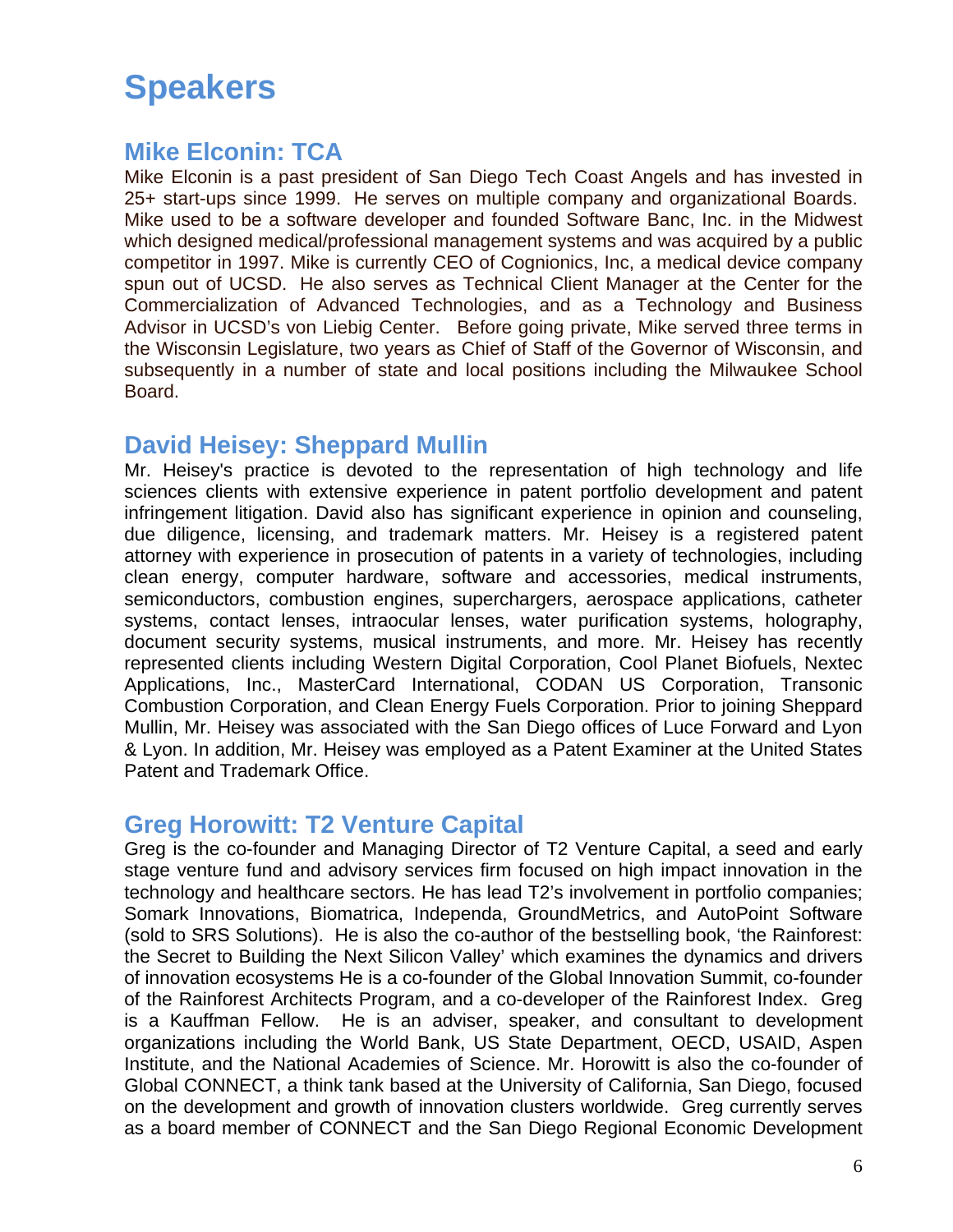Corporation. Greg is a Regents Scholar who holds a degree with high honors in Biochemistry and minors in Economics and Music Performance from the University of California, San Diego.

#### **Josh Lampl: Angel Investor and Advisor**

Josh Lampl has been a seed investor and advisor to early stage Cleantech companies for over 10 years. Current investments include Lightwave Photonics, Mach Energy, CalCEF Clean Energy Angel Fund, Cleantech Venture Group, Nth Power Fund, Rockefeller Cleantech Fund, and Commons Capital (a socially responsible Angel Fund). He is currently on the board of Lightwave Photonics, Inc., an intellectual property company developing LED chip technology for brighter and lower cost LEDs. Josh serves on the Board of CleanTECH San Diego on its capital formation committee and has been on a number investments selection committee for venture funding programs in the area of renewable energy and Cleantech. He is also on the board of a family foundation. From 1985 to 1990 he was a relationship manager for Chase Manhattan Bank's broke/dealer division. Prior government experience includes legislative assistant for a Member of Congress. He received his MBA from the University of Michigan and Undergraduate degree from Emory University.

#### **Heather Mueller: The Mueller Law Office**

Heather Mueller has over twenty years of experience in developing and optimizing patent portfolios. She specializes in patent strategy, licensing, drafting patent related agreements, patent analysis (including opinion letters), product clearance, patent searching, patent prosecution and IP due diligence. Currently, her primary technical areas include circuit design, medical devices, software, solar energy systems and toys. Prior to founding The Mueller Law Office, Heather was Associate Chief IP Counsel at Siemens Corporation where she handled complex IP issues and managed patent attorneys and staff in the Siemens' West Coast Office. Heather began her legal career at Townsend and Townsend and Crew as a member of the Electrical and Electronics Patent Prosecution Group, where she specialized in drafting patent applications and other patent related documents. Heather holds a Bachelor of Science degree in Electrical Engineering with a Minor in Management (Cum Laude) from Kettering University in Flint, Michigan, and a J.D. from the University of Michigan Law School in Ann Arbor, Michigan. Heather is a member of the California State Bar and registered to practice with the US Patent and Trademark Office. Heather supports her local community by being an active member of the Excellerators Cabinet for the Salk Institute in San Diego.

#### **John Phillips: Fish & Richardson**

John Phillips is a Principal in Fish & Richardson's Southern California office. His practice emphasizes client counseling, inter partes and ex parte post grant work, due diligence and freedom-to-operate investigations, patent opinions, and strategic patent prosecution with special expertise in Internet-related technologies, computer software, communications, and electronics. Mr. Phillips' experience includes computer network security, financial systems, e-commerce applications, enterprise software systems, 3D computer graphics, user-interfaces, electronic messaging, digital rights protection, database technology, avionics, and medical devices. His clients include individuals, startups, mid-sized businesses, and large corporations. Mr. Phillips was previously general counsel for MercExchange LLC and **Navlet.com**, Inc. (2000-2001), a Law Clerk for the Honorable Alvin A. Schall, U.S. Court of Appeals for the Federal Circuit (1993-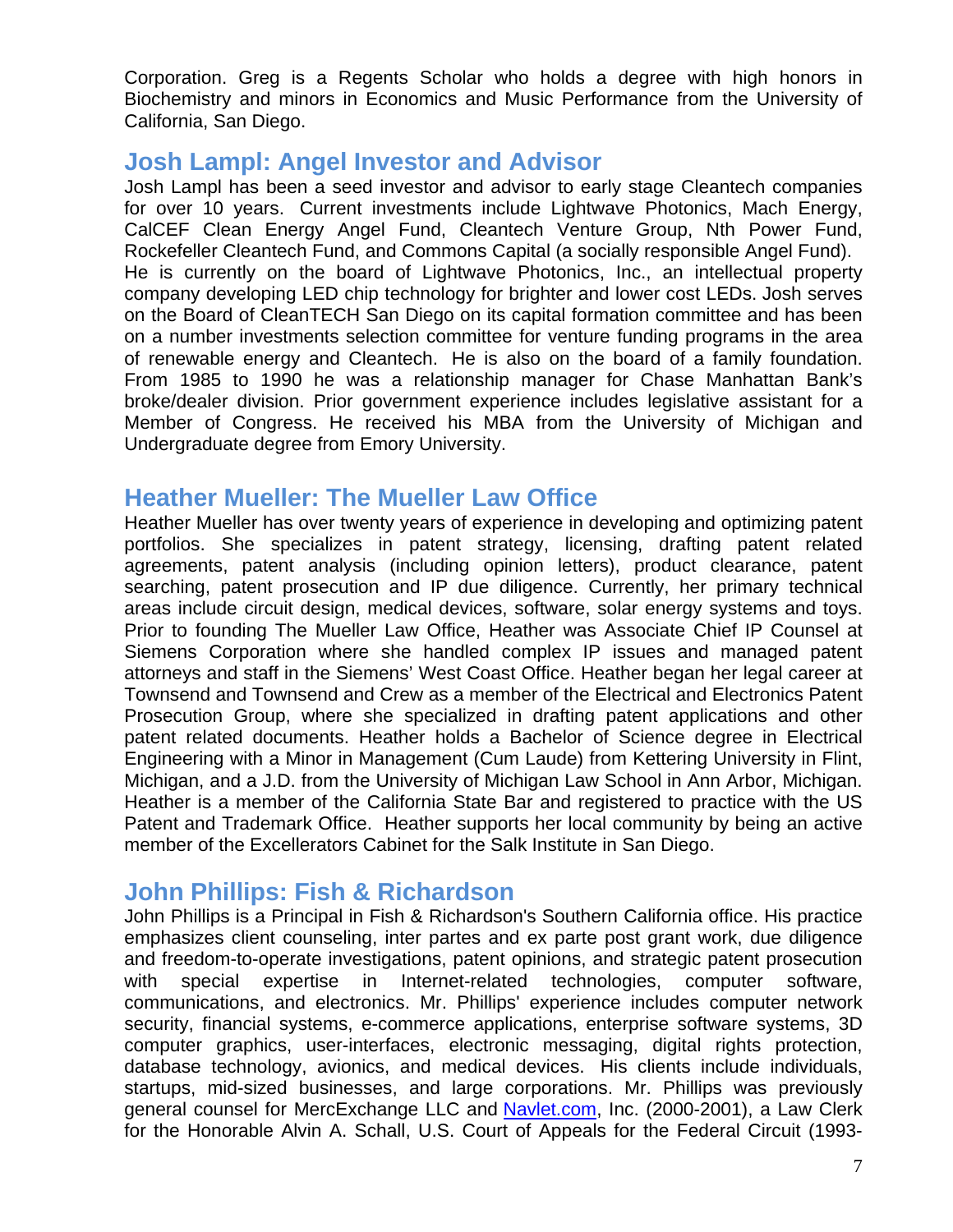1994), an associate with Fitzpatrick, Cella, Harper & Scinto (1990-1993), a Staff Electrical Engineer with Johns Hopkins University Applied Physics Laboratory (1988- 1989) and a Research & Development Engineer with Scripps Institution of Oceanography (1985-1988).

#### **Susan Preston: CalCEF Clean Energy Angel Fund**

Ms. Susan Preston is General Partner for the CalCEF Clean Energy Angel Fund. Susan has spent most of her career in senior management positions in public and private companies, from general counsel to CEO. She has also been a partner in two national law-firms and is a patent attorney. Susan is a world-recognized expert in angel financing, and is the author of numerous articles, white papers and books on angel financing. Her most recent book, Angel Financing for Entrepreneurs, was released by Wiley Publishing. She has been and continues to be a national and international speaker on economic development, angel and venture financing. She was an Entrepreneur-in-Residence with the Kauffman Foundation for six years focusing on initiatives related to angel investing, angel organizations and women entrepreneurs. She is the architect of the Access to Capital for Entrepreneurs Act, a bi-partisan federal income tax credit bill for private equity investing, which will be re-introduced in Congress this session. Ms. Preston received her JD, cum laude, from Seattle University and her BS, magna cum laude, Phi Beta Kappa, in Microbiology and Public Health from WSU.

#### **Jeffrey Reed: Sempra Energy utilities**

Jeffrey Reed is the Director of Business Strategy & Development for Sempra Energy utilities -- Southern California Gas Company and San Diego Gas and Electric. In that capacity he leads development of policies and initiatives aimed at supporting the development and deployment of sustainable energy solutions and leads the natural gas RD&D, Emerging Technology, equity investment and natural-gas vehicle programs. He has also led numerous company initiatives related to renewable and low-carbon energy technologies. Prior to joining the Sempra utilities, Mr. Reed was a senior strategy consultant and was an officer with ABB Power Generation in Switzerland. Mr. Reed holds a doctorate in engineering from UC Berkeley and a master's degree in management from Stanford University.

#### **Amit Singh: Benchmark Law**

Amit Singh has practiced corporate law for almost 15 years. His practice focuses primarily on sophisticated corporate transactions involving emerging growth companies and the investors that finance them. Prior to founding Benchmark Law Group PC, Mr. Singh practiced as a corporate lawyer at top law firms both on Wall Street and in Silicon Valley. Mr. Singh received his graduate law degree (LL.M.) in corporate law from the New York University School of Law and his J.D. degree from the University of California in San Francisco (Hastings). He is admitted to practice law in both California and New York.

#### **Nate Taylor: SDG&E**

Nate Taylor is a Project Manager at San Diego Gas & Electric specializing in Energy Efficiency (EE) for the Emerging Technologies Program. He manages SDG&E's engagement with new and underutilized EE technologies through assessments, market behavior studies, scaled field placements, technology development support, and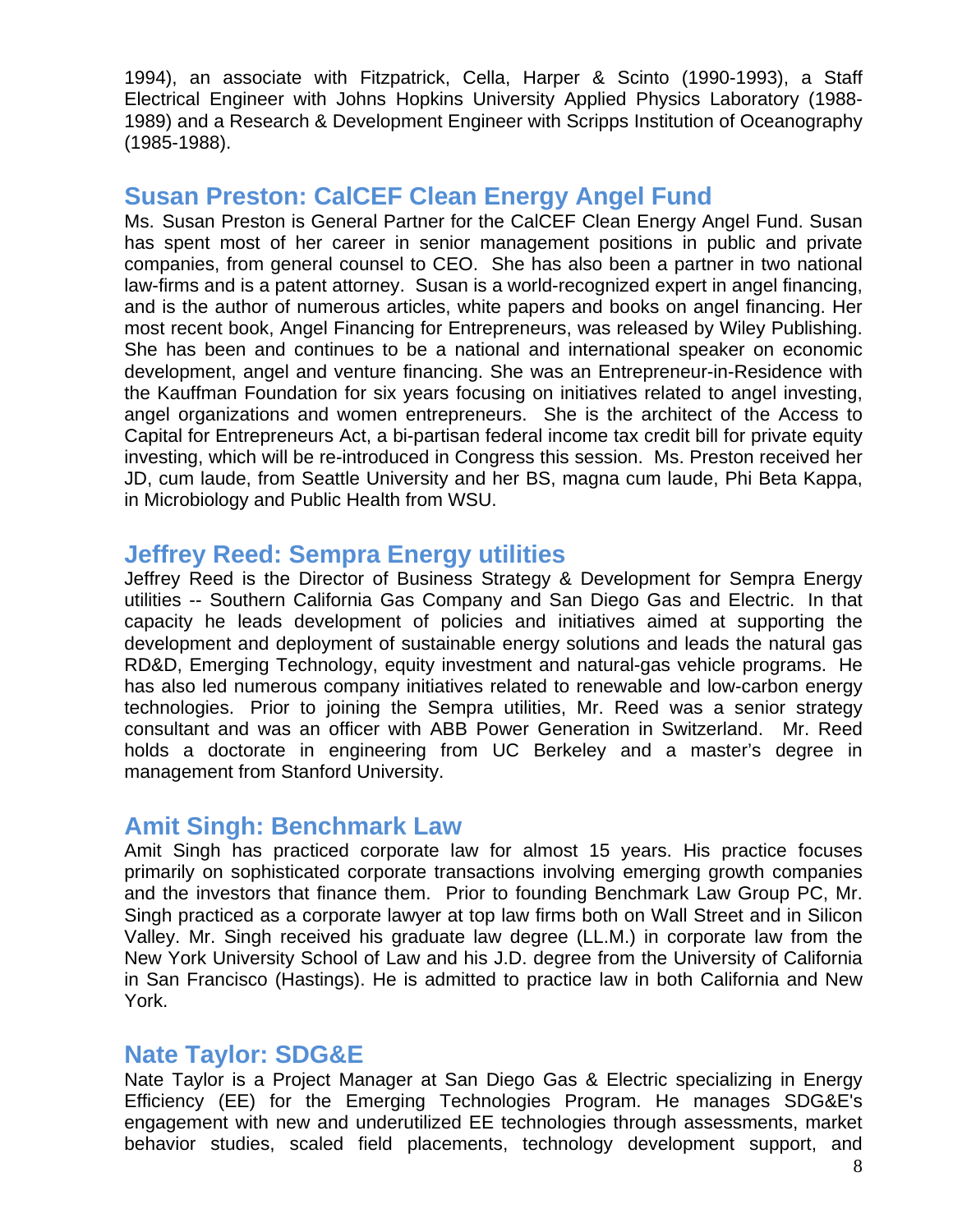business incubation. Previously Nate worked as a Distribution Operations Engineer designing and managing the construction of utility infrastructure. Nate has a B.S. in Mechanical Engineering from the University of California, San Diego.

### **Kate Zeng: SDG&E**

Kate Zeng, currently the Technology Planning & Analysis Manager with Emerging Technologies for San Diego Gas & Electric (SDG&E) and Southern California Gas Company (SCG), manages SDG&E's Emerging Technologies Program (ETP) which is a California statewide program established to accelerate the market introduction of new and emerging energy technologies to support increased energy efficiency (EE) and demand response (DR) market demand and technology supply by contributing to development, assessment, and introduction of new and under-utilized technologies and strategies. Kate also leads the development of strategy, roadmap, and business cases of fuel cell and hydrogen RD&D initiatives and equity investment opportunities in emerging new innovative technologies that benefit utility customers and enhance operational excellence. Kate's educational background includes M.S. in Mechanical Engineering, and MBA with finance concentration.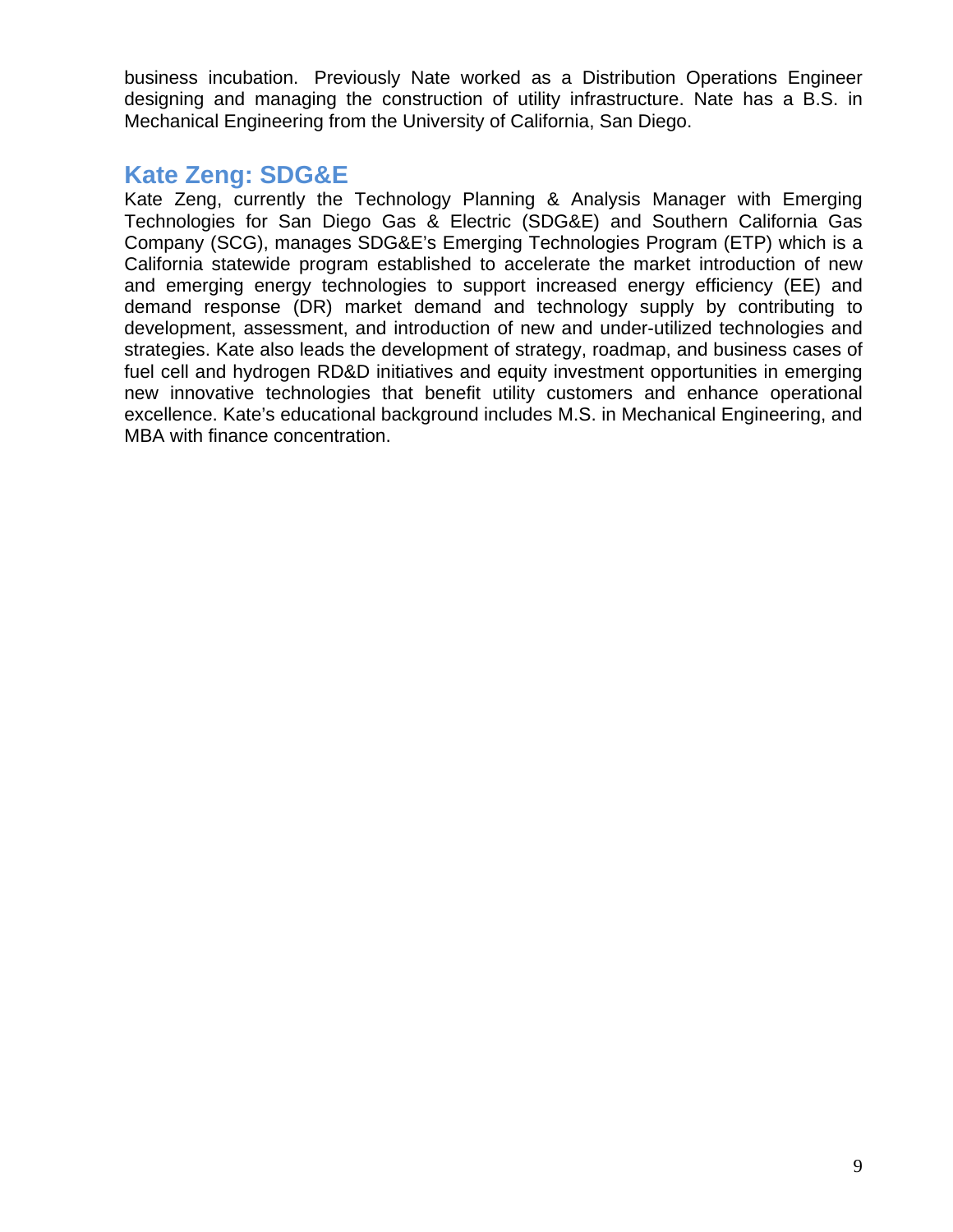## **Website References**

California Energy Commission http://www.energy.ca.gov California Institute for Energy and Environment http://uc-ciee.org/ California Public Utilities Commission http://www.cpuc.ca.gov Emerging Technologies Coordinating Council http://www.etcc-ca.com Pacific Gas and Electric Company http://www.pge.com Sacramento Municipal Utility District http://www.smud.org San Diego Gas and Electric Company http://www.sdge.com Southern California Edison Company http://www.sce.com Southern California Gas Company http://SCG.com

## **Abbreviations and Acronyms**

AMI Advance Metering Initiative Auto DR Automated Demand Response CAISO California Independent System Operator CEC California Energy Commission CEE Customer Energy Efficiency CLTC California Lighting Technology Center CPP Critical Peak Pricing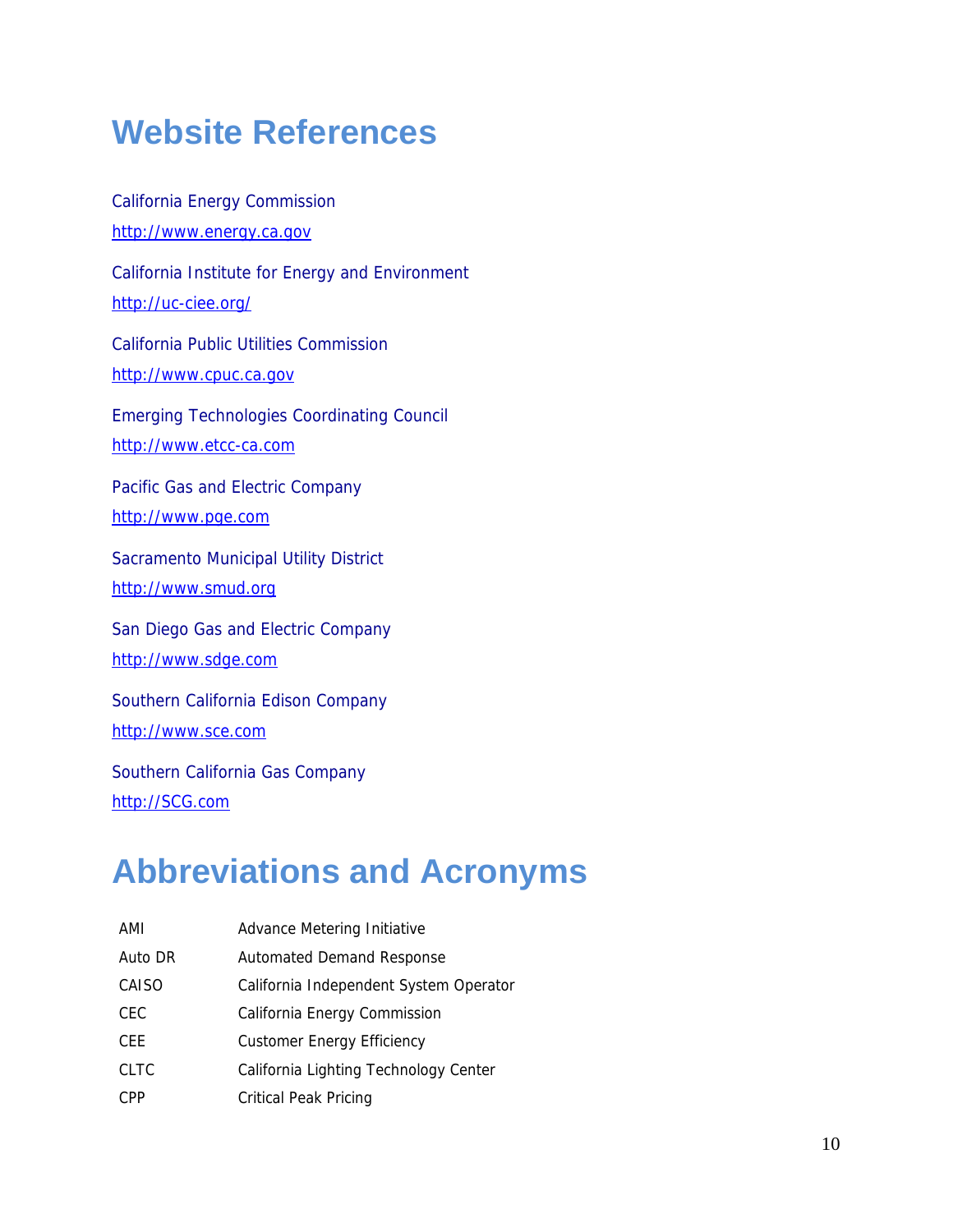| CPUC            | California Public Utilities Commission            |
|-----------------|---------------------------------------------------|
| CSI             | California Solar Initiative                       |
| СT              | <b>Combustion Turbine</b>                         |
| CTAC            | <b>Customer Technology Application Center</b>     |
| DA              | <b>Direct Access</b>                              |
| DR              | Demand Response                                   |
| DRA             | Division of Ratepayer Advocates                   |
| ED              | Energy Division of CPUC                           |
| ЕE              | <b>Energy Efficiency</b>                          |
| <b>EMS/EMCS</b> | <b>Energy Management Control System</b>           |
| EM&V            | Evaluation, Measurement and Validation            |
| EPRI            | Electric Power Research Institute                 |
| ERC             | <b>SCG Energy Resource Center</b>                 |
| EТ              | <b>Emerging Technologies</b>                      |
| <b>ETCC</b>     | <b>Emerging Technologies Coordinating Council</b> |
| <b>FSTC</b>     | Food Service Technology Center                    |
| GRC             | <b>General Rate Case</b>                          |
| GTI             | Gas Technology Institute                          |
| HVAC            | Heating Ventilation and Air Conditioning          |
| <b>IDSM</b>     | Integrated Demand Side Management                 |
| IOU             | <b>Investor Owned Utility</b>                     |
| kW              | Kilowatt                                          |
| kWh             | Kilowatt-hour                                     |
| LEED            | Leadership in Energy and Environmental Design     |
| M&E             | Measurement and Evaluation                        |
| PDP             | Peak Day Pricing                                  |
| PEC             | Pacific Energy Center                             |
| PG&E            | Pacific Gas and Electric Company                  |
| PIER            | Public Interest Energy Research                   |
| PV              | Photovoltaic                                      |
| <b>RTP</b>      | Real Time Pricing                                 |
| PTR             | Peak Time Rate                                    |
| <b>SCE</b>      | Southern California Edison                        |
| SDG&E           | San Diego Gas and Electric Company                |
| <b>SMUD</b>     | Sacramento Municipal Utility District             |
| <b>SCG</b>      | Southern California Gas Company                   |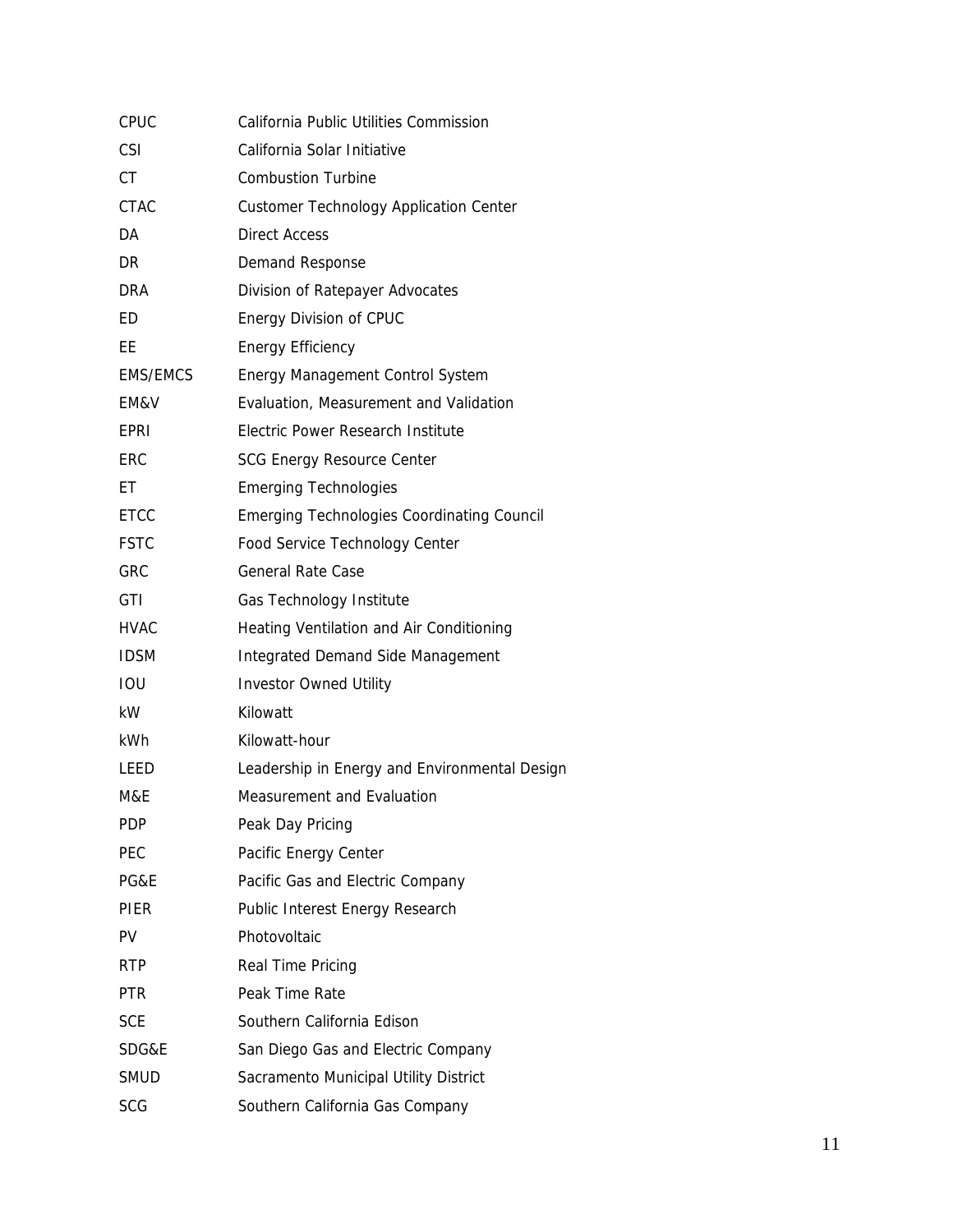| <b>TA</b>   | <b>Technical Audit</b>                 |
|-------------|----------------------------------------|
| ΤI          | Technology Incentive                   |
| <b>TOU</b>  | Time-Of-Use                            |
| <b>TRC</b>  | Total Resource Cost test               |
| <b>TRIO</b> | Technology Resource Incubator Outreach |
| <b>TURN</b> | The Utility Reform Network             |
| <b>UDC</b>  | <b>Utility Distribution Companies</b>  |
| <b>WCEC</b> | Western Cooling Efficiency Center      |

# **Key Energy Utility Terms**

- **Avoided Cost:** The cost that an electric utility would incur to produce or otherwise procure electric power, but does not incur because the utility purchases this power from qualifying facilities.
- **Base Load**: The minimum constant level of electric demand, expressed in units of watts, that a utility's generating system must meet.
- **Baseline Quantity**: A minimum level of usage that is intended to satisfy a substantial portion of the energy needs of the average customer in a specific service area.
- **CEC (California Energy Commission):** California's principal energy planning and policy-making organization.
- **California Public Utilities Code:** California statutory law that governs the regulation of public utilities.
- **CPUC** (California Public Utilities Commission): The state agency that regulates the rates and services of natural gas, electric, water, steam, pipeline, sewer, telephone, cellular and radio telephone, and telegraph utilities as well as trucking, railroad, airline, moving and privately owned bus companies.
- **Capacity**: A measure of the amount of service for which a system or system component is rated.
- **Coincident (Peak) Demand**: The level of demand of an electric or natural gas customer or customer class at the time of the electric or gas system's peak demand.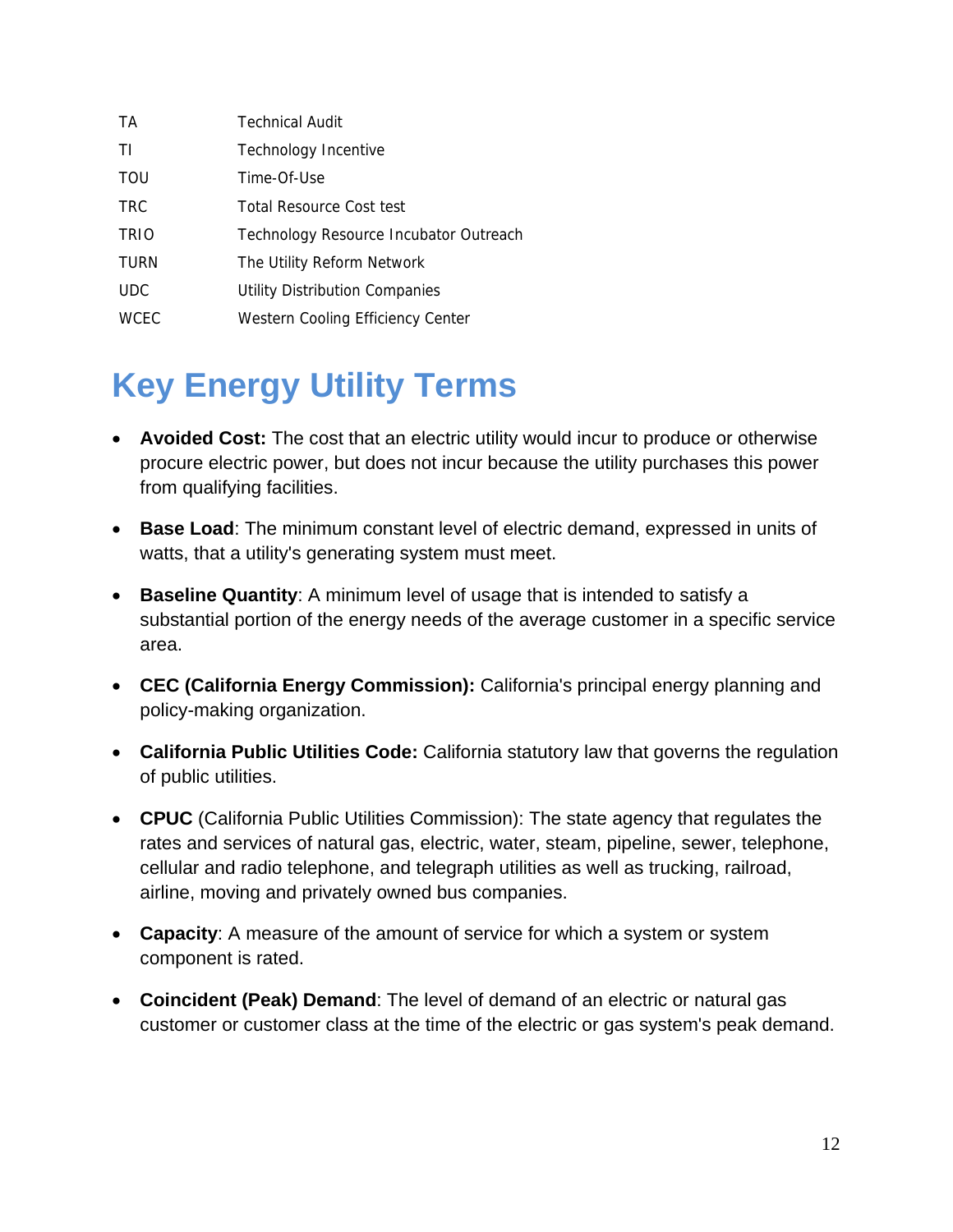- **Customer Classes**: Groups of utility customers with similar characteristics that are classified together for the setting and applying of electric and natural gas rates and for other ratemaking and financial reporting purposes.
- **Decoupling**: A process wherein the amount of profit the California Public Utilities Commission allows PG&E to make is separated from the amount of gas and electricity sold.
- **Degree Day**: A unit of measure used to express the extent to which temperatures vary from a specific reference temperature during a given time period (month, season, year).
- **Demand**: The amount of a commodity or service requested at a specified time. The demand on a utility system is the amount of energy drawn by customers at a specific time. Demand may also be referred to as load.
- **Demand-Side Management**: Measures taken by a utility to influence the level or timing of customers' energy demand in order to optimize the use of available utility resources.
- **E3 Calculator**: Used by all California investor-owned utilities to compute the costeffectiveness of energy efficiency programs.
- **EM&V** (Evaluation, Measurement, & Verification): Provides accurate, transparent and consistent metrics to assess the performance and implementation of an energy efficiency project or program.
- **Federal Energy Regulatory Commission (FERC):** An independent regulatory agency within the United States Department of Energy that has jurisdiction over interstate electricity sales, wholesale electric rates, natural gas pricing, oil pipeline rates and gas pipeline certification.
- **General Rate Case**: An exhaustive regulatory review of PG&E's operations and costs to establish the base revenues that are intended to cover our costs of distributing gas and electricity to customers and maintaining and operating our electric generation facilities. The GRC is required by the PUC and occurs typically every three years.
- **IDSM (Integrated Demand-Side Management)**: Promotes integration of demand side (DSM) resources such as energy efficiency, demand response, and distributed generation.
- **Incentives**: An offering from an efficiency program administrator intended to encourage or motivate customers to reduce the total amount of energy they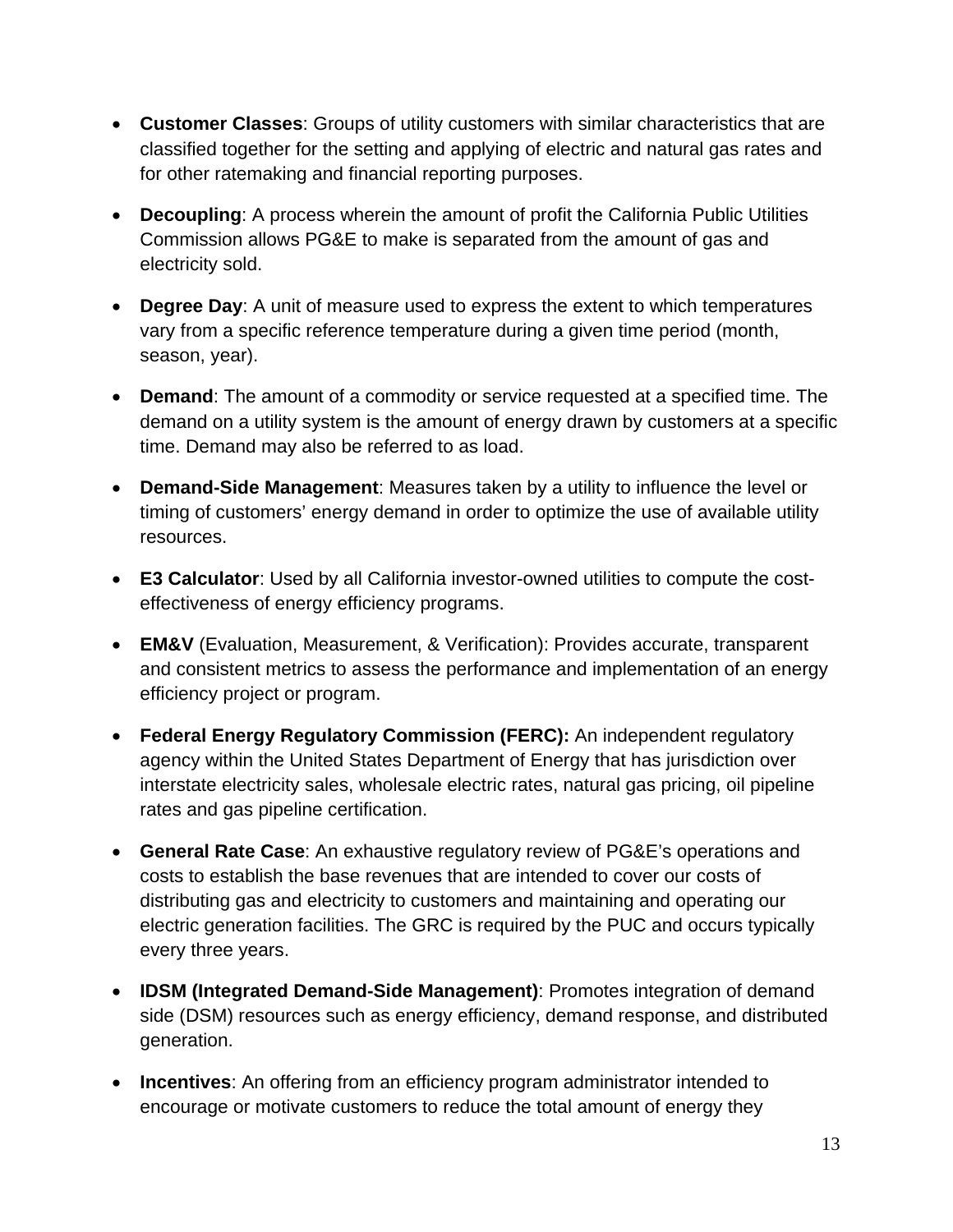consume for a given level of energy service provided, without compromising the quality or level of the service.<sup>1</sup>

- **Investor-owned utility (IOU):** A privately owned electric utility whose stock is publicly traded. It is rate regulated and authorized to achieve an allowed rate of return on capital that it has invested in the business in order to provide service to customers.
- **Load**: The amount of power carried by a utility system or subsystem, or the amount of power consumed by an electric device, at a specified time. Load may also be referred to as demand.
- **Load Shape**: The graphed pattern of a utility's load or customers' demand for energy over a period of time, typically one day, one season, or one year.
- **Measure**: A CPUC approved product or service that reduces or otherwise modifies energy end use patterns and which is often analyzed by building type, weather zone, and vintage
- **Peak Load**: The maximum amount of energy carried by a utility system during a specific time period. Peak load determines the required system capacity.
- **Peaking Unit:** An electric generating plant, or generating unit within a plant, operated to meet maximum (peak) demand or to fill emergency requirements.
- **PIER** (Public Interest Energy Research): California's premier energy RD&D program, advancing science and technology in the fields of energy efficiency, renewable energy, advanced electricity technologies, energy-related environmental protection, and transmission and distribution, and transportation technologies.  $2^2$
- **Public Interest**: Legal, economic, political, or philosophical positions deemed to serve the good of the public or the community at large.
- **Publicly-owned utility (POU):** A nonprofit local government agency established to provide service to its community. Policy is developed and utility activities and rates are regulated by locally elected boards and/or city councils.
- **Rates:** The rate is the price for a unit of electricity. There are three primary parts to electric charges: generation; transmission and distribution; and public purpose programs.

<sup>1</sup>  $1$  http://www.epa.gov/cleanenergy/documents/suca/program\_incentives.pdf

<sup>2</sup> http://www.energy.ca.gov/research/index.html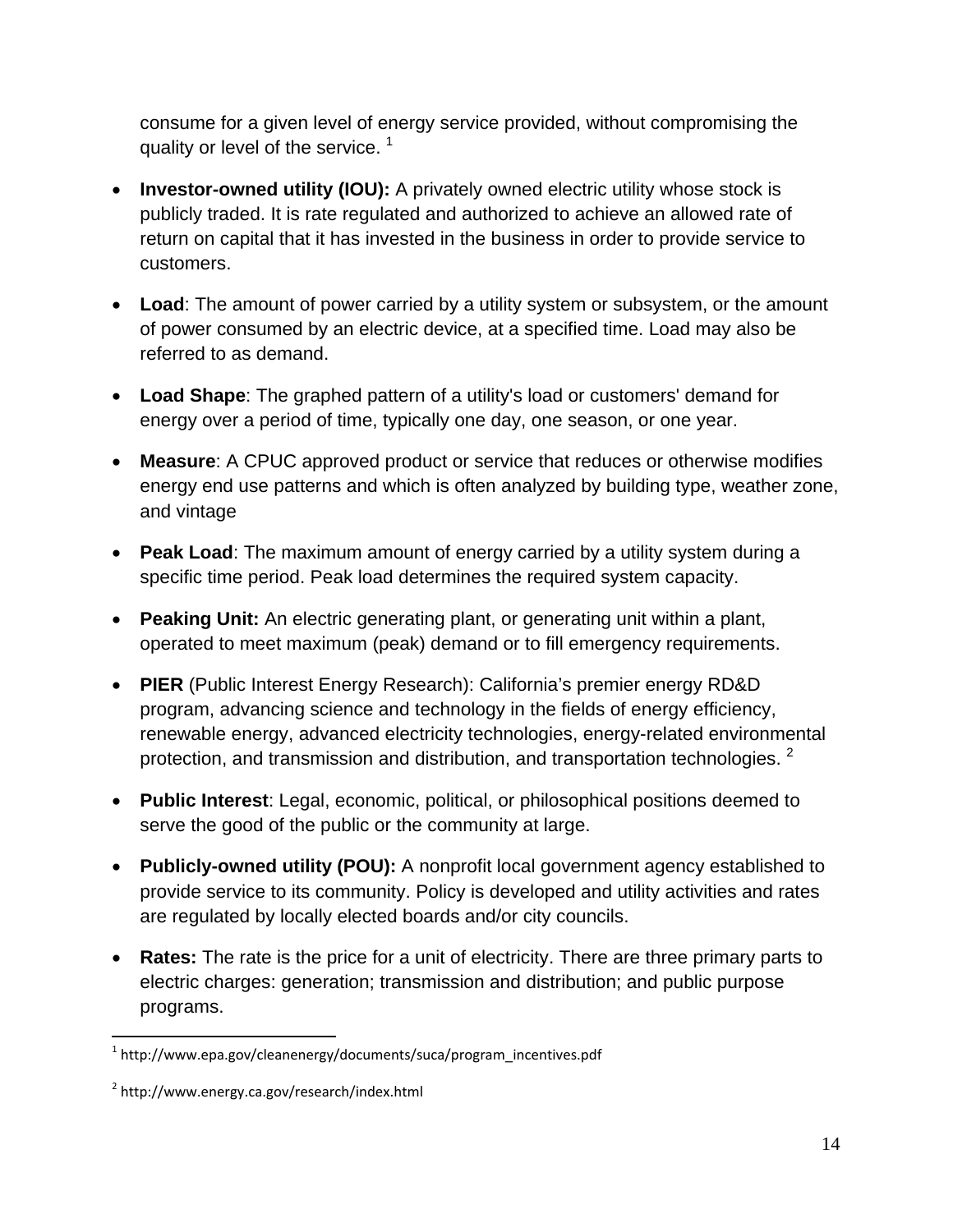- **Rate Tiers:** Levels of energy usage that are priced beginning with Tier 1, the lowest, or baseline, usage level. Each increment, or tier, of use beyond the baseline level is charged at an increasingly higher price. The tiered structure was originally adopted by the State of California to provide a financial incentive for residential consumers to conserve energy.
- **Rebates:** A rebate is a payment from the program sponsor to an individual customer, typically made after a qualified item is purchased and a rebate coupon or application is submitted. Rebates can be *prescriptive/deemed* (fixed amounts predefined for specific products) or *custom/calculated* (defined by formulas or other rules that match the payment to a specific product or project). $3$
- **Rebate program**: A utility company-sponsored conservation program whereby the utility company returns a portion of the purchase price cost when a more energyefficient refrigerator, water heater, air conditioner, or other appliance is purchased.
- **Spinning Reserve**: The percent of electric generating capacity that is immediately available to meet instantaneous changes in demand.
- **Tariff**: Public schedules detailing utility rates, rules, service territory, and terms of service that are filed for official approval with a regulatory agency.
- **Test Year**: A 12-month period used as a basis for presenting information regarding the results of a utility's past or future operations to a regulatory body in rate cases, hearings, or other ratemaking procedures.
- **Therm**: An amount of thermal energy equal to 100,000 British thermal units. Ten therms equal one decatherm (also spelled dekatherm; abbreviated Dth).
- **Time-of-Use Rate**: A rate that prices electricity according to the season or time of day that it is used. The time-of-use rate design closely reflects the actual cost of providing electric energy.
- **Watt**: The basic unit of measure of real electric power, or rate of doing electric work.
- **Watt-hour**: The basic unit of measure of electric energy consumption.

 $\overline{a}$ 

<sup>&</sup>lt;sup>3</sup> http://www.epa.gov/cleanenergy/documents/suca/program\_incentives.pdf